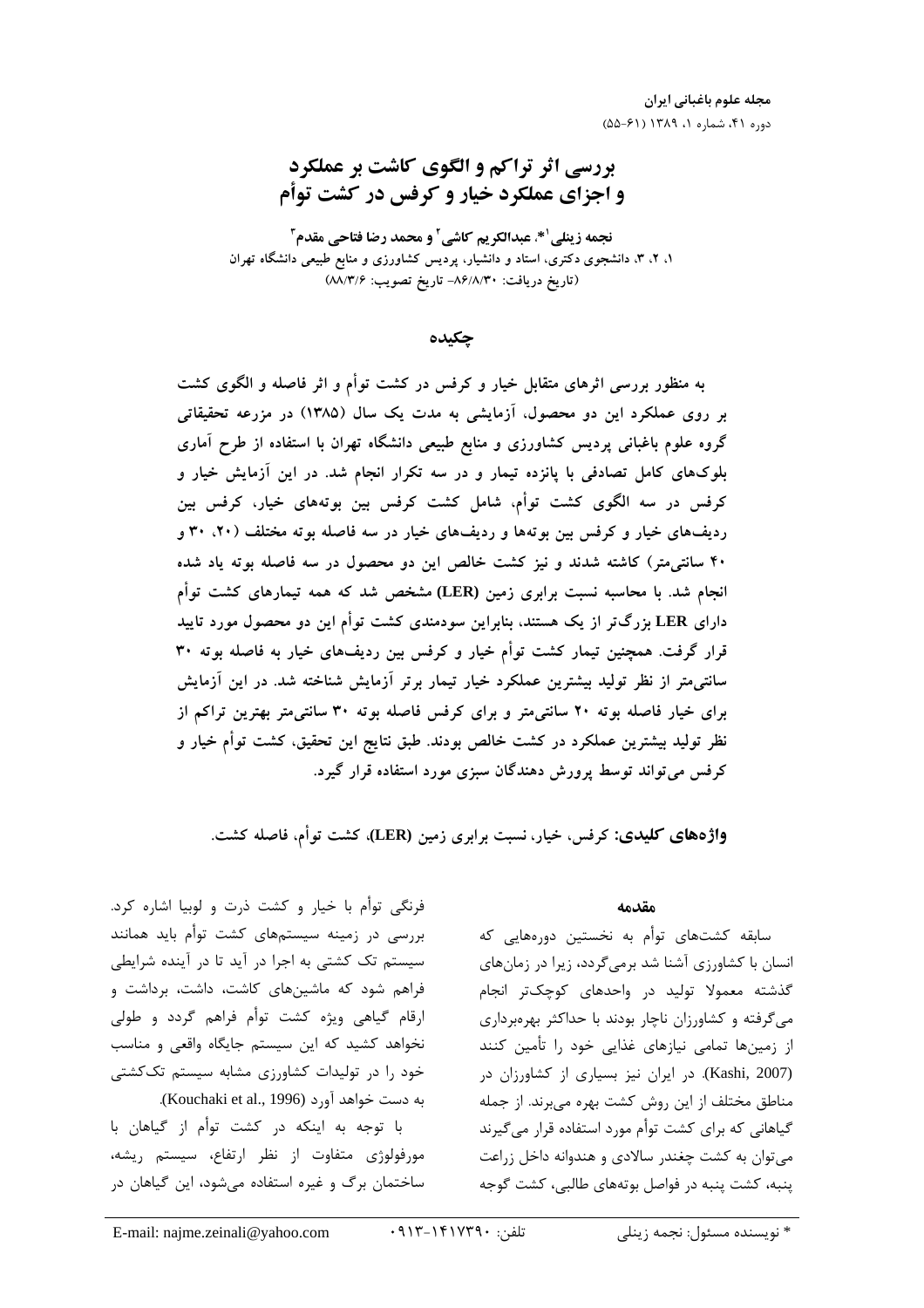هر كدام از آنها افزايش يافته است (Kashi, 1990).

در آزمایشی به منظور ارزیابی کشت توأم عدس و گندم به این نتیجه رسیدند که LER در همه تیمارهای توأم بالاتر از یک است و بیشترین مقدار آن ۱/۵۲ بدست آمد (Akter, 2004). در بررسی کشت توأم تره فرنگی و کرفس مقادیر LER در تیمارهای کشت توأم این آزمایش بیشتر از یک بود که نشاندهنده سودمندی این سيستم كشت مى باشد (Bauman, 2001). بنابراين با توجه به سودمندی کشتهای توأم و نیز در راستای تحقق اهداف کشاورزی پایدار و اهمیتی که این نحوه کشت در افزایش تولید محصولات باغی دارد، این آزمایش به منظور شناخت اثر متقابل خیار و کرفس در کشت توأم آنها و نیز بررسی اثر تراکم و الگوی کاشت بر عملکرد این گیاهان در کشت خالص و توأم انجام شد.

# مواد و روشها

در این بررسی که به مدت یک سال (۱۳۸۵) در ایستگاه تحقیقاتی گروه علوم باغبانی پردیس کشاورزی و منابع طبیعی دانشگاه تهران واقع در کرج انجام شد، چگونگی رشد، نمو و عملکرد خیار به عنوان گیاه اصلی و کرفس به عنوان گیاه همراه آن در کشت توأم و خالص مورد مطالعه قرارگرفت. برای اجرای آزمایش از طرح بلوکهای کامل تصادفی در سه تکرار و پانزده تیمار استفاده شد. شرح تیمارهای آزمایش در جدول ١ آمده است. نتايج آزمايش تجزيه خاك، بافت خاك را لومي رسی با ۲/۷۳ EC= و pH= ۸/۱ نشان داد و بر اساس این نتایج، به زمین محل آزمایش مقدار ۵۰ کیلوگرم ازت خالص، ۱۰۰ کیلوگرم فسفر خالص و۱۵۰ کیلوگرم پتاسیم خالص در هکتار به عنوان کود پایه داده شد. به علاوه در طی مراحل رشد و نمو نیز در دو مرحله و در هر مرحله به میزان ۵۰ کیلوگرم در هکتار کود سرک اوره مصرف گردید. ابعاد کرتهای آزمایش ۴/۵×۵ متر بود. فاصله بوتههای خیار در روی ردیفها ٢٠، ٣٠ و ۴٠ سانتی متر در نظر گرفته شد. برای کرفس هم سه فاصله كشت بالا منظور شد. فاصله رديفها براى خيار ۱۵۰سانتی متر و برای کرفس ۵۰ سانتی متر بود. برای پرورش نشاء كرفس بذرهاى اين گياه در تاريخ ۸۴/۱۲/۲۶ در گلخانه درون گلدانهای پلاستیکی کاشته

جذب نور و استفاده از مواد غذایی و آب به طور متفاوت عمل میکنند و بنابراین با رقابت کمتر حداکثر استفاده از منابع موجود را به عمل می آورند (Kashi, 2007). رقابت بین گونههای گیاهی زمانی ایجاد میشود که در یک یا چند عامل مورد نیاز گیاهان کمبود وجود داشته باشد. با افزایش تراکم کشت، تاج یوششی توسعه یافته و رقابت برای کسب نور آغاز میشود. رقابت نوری زمانی اتفاق می افتد که یک گیاه روی گیاه دیگر و یا حتی یک برگ روی برگ دیگر سایهاندازی داشته باشد و در نتیجه فتوسنتز برگهای زیرین تاج پوشش کاهش مي يابد (Yazdi Samadi & Poustini, 1995). ايتيمم تراکم گیاهی در زراعت مخلوط زمانی حاصل میشود که در آن تراکم بتوان حداکثر محصول را به دست آورد. در کشتهای توأم نسبت برابری زمین<sup>۲</sup> بر اساس سطح زمین زیر کشت محاسبه میگردد و به وسیله آن مشخص می شود که برای به دست آوردن مقدار محصولی که از یک هکتار کشت توأم عاید می شود، چه مقدار از این زمین به صورت زراعت تک کشتی مورد نیاز است تا همان مقدار محصول برداشت شود .(Mazaheri (1998. تراكم مطلوب خيار وكوجه فرنگى را در كشت خالص ۲/۸ بوته در مترمربع برآورد کردند و در کشت توأم تركيب ۵۰ درصد خيار+۵۰ درصد گوجهفرنگي با میانگین عملکرد ۴۶/۷۱ تن در هکتار تیمار برتر این آزمایش بود (Darabi, 2000). برخی گیاهان به دلیل خواص بوتانيکي و فيزيولوژيکي خاص خود در کشت توأم عملكرد مطمئن تر و حتى بيشترى نسبت به كشت خالص توليد مي كنند (Kashi, 2007). همچنين رقابت بین گیاهان غیر هم خانواده و یا گیاهان با خصوصیات مورفولوژیکی متفاوت در کشت توأم کمتر از رقابت بین بوتههای یک رقم در تک کشتی میباشد به همین دلیل عملکرد کشتهای توأم از تک کشتی آنها بیشتر خواهد بود. در کشت توأم خیار با فلفل دلمهای و بادمجان مشخص شد که محصول کل دو گیاه اصلی و همراه در کشت توأم خیار با فلفل دلمهای بین ۵۰ تا ۶۱ درصد و خيار با بادمجان ۵۴ تا ۷۸ درصد نسبت به كشت خالص

<sup>1.</sup> Canopy

<sup>2.</sup> Land Equivalent Ratio (LER)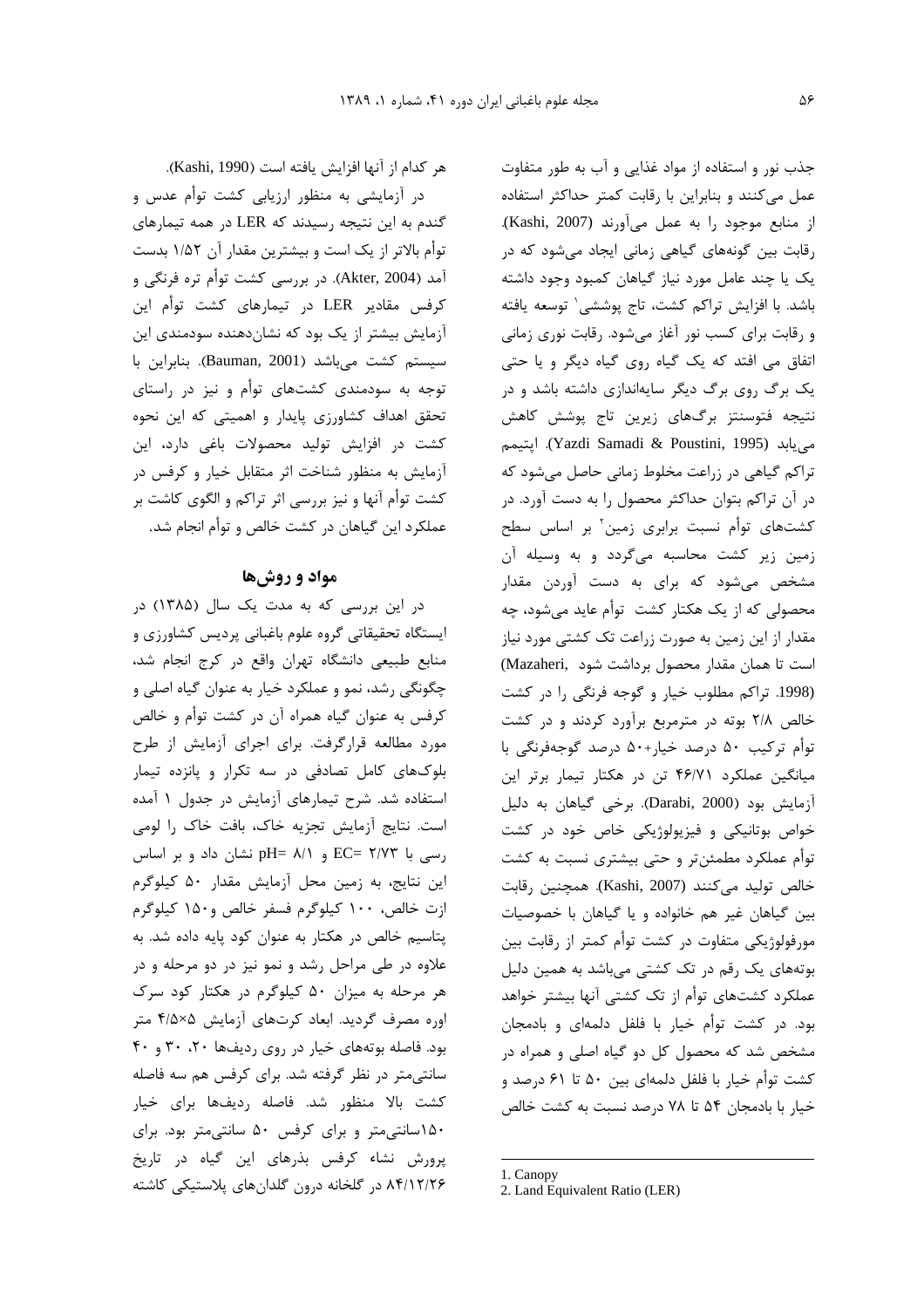شدند. با مساعد شدن هوا و آماده شدن زمین، بذر خیار رقم سوپردامینوس به صورت هیرم در تاریخهای ۱۳۸۵/۳/۸ و ۱۳۸۵/۳/۹ کشت گردید. پس از سبز شدن بذرهای خیار و انجام عمل تنک نشاهای کرفس در تاریخهای ۱۳۸۵/۳/۲۰ و ۱۳۸۵/۳/۲۱ به زمین اصلی طبق نقشه طرح منتقل شدند. كليه عمليات مربوط به داشت و مراقبت در طول دوره انجام شد.

تفاوت زمانی و تاخیر در کشت گیاه کرفس نسبت به خيار ضمن اينكه باعث تقسيم كار بهتر در عمليات کشت مے گردد، از طرف دیگر با تأثیر بر رقابت نوری، شرایط استقرار اولیه بهتر دو گیاه را فراهم می کند. در طی این آزمایش محصول خیار هر سه روز یکبار برداشت، شمارش و توزین شد و محصول کرفس نیز در پایان دوره، برداشت و توزین گردید. اندازهگیری قطر دمبرگ کرفس با استفاده از کولیس انجام شد.

مقایسه میانگینها به روش LSD انجام گرفت و نرمافزار SAS جهت آناليز دادهها به كار رفت. همچنين برای ارزیابی میزان سودمندی کشت توأم از روش محاسبه LER استفاده شد. فرمول نسبت برابری زمین (LER) به صورت روبرو خلاصه میشود:

 $LER = \sum_{n=1}^{m} \frac{Y_i}{V_i}$ 

که در آن  $Y_i$  مقدار محصول یک گونه (در واحد سطح) در کشت توأم و Yii محصول همان گونه در تک كشتى است. اگر LER=1 باشد، محصول تک كشتى و توأم يكسان مي باشد. چنانچه LER=1+X باشد، مقدار اضافه محصول حاصل از کشت توأم برابر ۱۰۰X٪ خواهد بود.

جدول ۱ – نوع تیمارهای آزمایش

| بخون، کس نیسرسی رہیس                                               |                          |
|--------------------------------------------------------------------|--------------------------|
| شرح تيمارهاي أزمايش                                                | نام تیمارها به اختصار    |
| خیار تک کشتی با فاصله بوته ۲۰ سانتی متر و فاصله ردیف ۱۵۰ سانتی متر | Error! Objects           |
|                                                                    | be<br>cannot             |
|                                                                    | created from             |
|                                                                    | editing field            |
|                                                                    | codes.                   |
| خیار تک کشتی با فاصله بوته ۳۰ سانتی تر و فاصله ردیف ۱۵۰ سانتی متر  | Objects<br>Error!        |
|                                                                    | be<br>cannot             |
|                                                                    | created<br>from          |
|                                                                    | field<br>editing         |
|                                                                    | codes.                   |
| خیار تک کشتی با فاصله بوته ۴۰ سانتی متر و فاصله ردیف ۱۵۰ سانتی متر | Error! Objects           |
|                                                                    | be<br>cannot             |
|                                                                    | created<br>from          |
|                                                                    | editing field            |
|                                                                    | codes.                   |
| کرفس تک کشتی با فاصله بوته ٢٠ سانتیمتر و فاصله رديف ٥٠ سانتیمتر    | Error!<br><b>Objects</b> |
|                                                                    | be<br>cannot             |
|                                                                    | created<br>from          |
|                                                                    | field<br>editing         |
|                                                                    | codes.                   |
| کرفس تک کشتی با فاصله بوته ٣٠ سانتیمتر و فاصله رديف ٥٠ سانتیمتر    | Error! Objects           |
|                                                                    | be<br>cannot             |
|                                                                    | created<br>from          |
|                                                                    | field<br>editing         |
|                                                                    | codes.                   |
| کرفس تک کشتی با فاصله بوته ۴۰ سانتیمتر و فاصله ردیف ۵۰ سانتیمتر    | Error!<br><b>Objects</b> |
|                                                                    | <b>be</b><br>cannot      |
|                                                                    | created<br>from          |
|                                                                    | editing field            |
|                                                                    | codes.                   |
| خیار+ کرفس بین بوته های خیار به فاصله ٢٠ سانتیمتر                  | Error!<br>Objects        |
|                                                                    | cannot be                |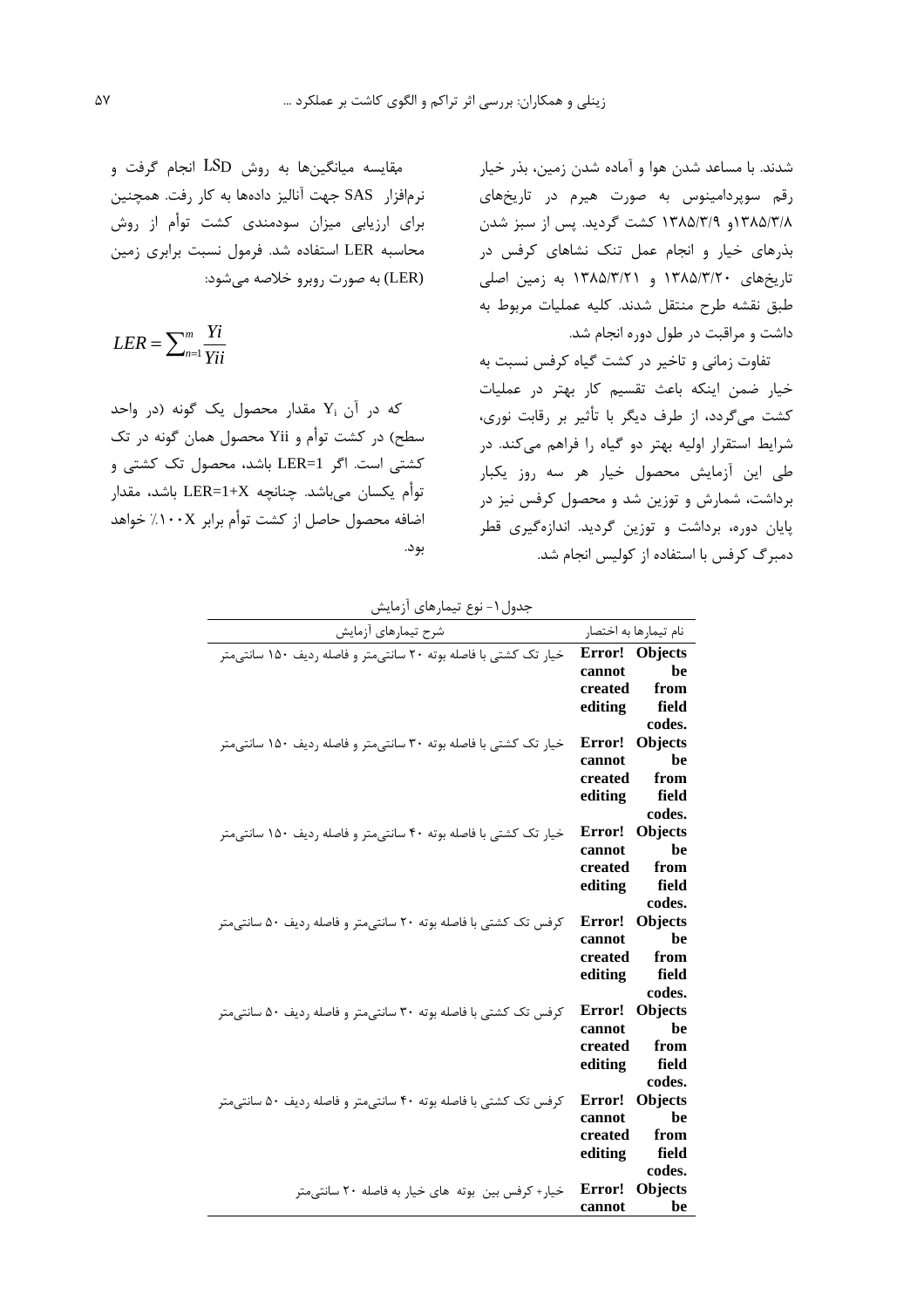|                                                                 | created<br>from<br>editing<br>field |
|-----------------------------------------------------------------|-------------------------------------|
|                                                                 | codes.                              |
| خیار+ کرفس بین ردیفهای خیار به فاصله بوته ۲۰ سانتی متر          | Error!<br>Objects                   |
|                                                                 | be<br>cannot                        |
|                                                                 | created<br>from                     |
|                                                                 | editing<br>field                    |
|                                                                 | codes.                              |
| خیار+ کرفس بین بوتهها و ردیفهای خیار به فاصله ٢٠ سانتیمتر       | <b>Objects</b><br>Error!            |
|                                                                 | be<br>cannot                        |
|                                                                 | created<br>from                     |
|                                                                 | field<br>editing                    |
|                                                                 | codes.<br><b>Objects</b><br>Error!  |
| خیار+ کرفس بین بوتههای خیار به فاصله ۳۰ سانتی متر               | be<br>cannot                        |
|                                                                 | created<br>from                     |
|                                                                 | editing<br>field                    |
|                                                                 | codes.                              |
| خیار+ کرفس بین ردیفهای خیار به فاصله بوته ۳۰ سانتی متر          | $Cu+CeR30$                          |
| خیار+ کرفس بین بوتهها و ردیفهای خیار به فاصله ۳۰ سانتی متر      | <b>Objects</b><br>Error!            |
|                                                                 | be<br>cannot                        |
|                                                                 | from<br>created                     |
|                                                                 | editing<br>field                    |
|                                                                 | codes.                              |
| خیار + کرفس بین بوتههای خیار به فاصله ۴۰ سانتی متر              | Objects<br>Error!                   |
|                                                                 | be<br>cannot                        |
|                                                                 | created<br>from                     |
|                                                                 | field<br>editing                    |
|                                                                 | codes.<br><b>Objects</b><br>Error!  |
| خیار+ کرفس بین ردیفهای خیار به فاصله بوته ۴۰ سانتی متر          | be<br>cannot                        |
|                                                                 | created<br>from                     |
|                                                                 | editing<br>field                    |
|                                                                 | codes.                              |
| خیار+ کرفس بین بوتهها و ردیفهای خیار به فاصله بوته ۴۰ سانتی متر | <b>Objects</b><br>Error!            |
|                                                                 | be<br>cannot                        |
|                                                                 | created<br>from                     |
|                                                                 | editing<br>field                    |
|                                                                 | codes.                              |

گرفت مطابقت دارد. اما در بین تیمارهای توأم آزمایش، بیشترین عملکرد خیار در کشت توأم با کرفس مربوط به  $Cu + CeR30$  و Cu+CeR30 و Cu+CeR30 میباشد. مشخص شد که همین تیمارها دارای بیشترین وزن متوسط میوه در هر بوته در بین کلیه تیمارها نیز میباشند. بنابراین فاصله کشت ٣٠ سانتیمتر بین کلیه تیمارهای توأم، دارای عملکرد بیشتری است و در مجموع از نظر تولید عملکرد در تیمارهای توأم این آزمایش الگوهای کشت کرفس بین ردیفهای خیار و نیز کشت کرفس هم بین ردیفها و هم بوتههای خیار نسبت به الگوی کشت کرفس بین بوتهها وضعیت بهتری داشتند. با بررسی اثر تراکم در تک کشتی و مخلوط

## نتايج و بحث

نتایج حاصل از جدول ٢ نشان می دهد که در کشت خالص خیار از میان سه فاصله کشت و تراکم مختلف،  $T/T$  بیشترین عملکرد مربوط به تیمار Cu20 با تراکم بوته در مترمربع میباشد که این افزایش عملکرد به دلیل افزایش تراکم در واحد سطح است. به عبارتی در این آزمایش بالاترین عملکرد مربوط به بیشترین تراکم است و چون رقابت درون گونهای بین گیاهان یک گونه بعلت مورفولوژی یکسان آنها بیش از رقابت برون گونهای است، همین عامل باعث می شود تا با افزایش تراکم به افزایش عملکرد برسیم. این نتیجه با نتیجه بررسی کشت توأم خيار و كرفس كه توسط Kashi (1992) انجام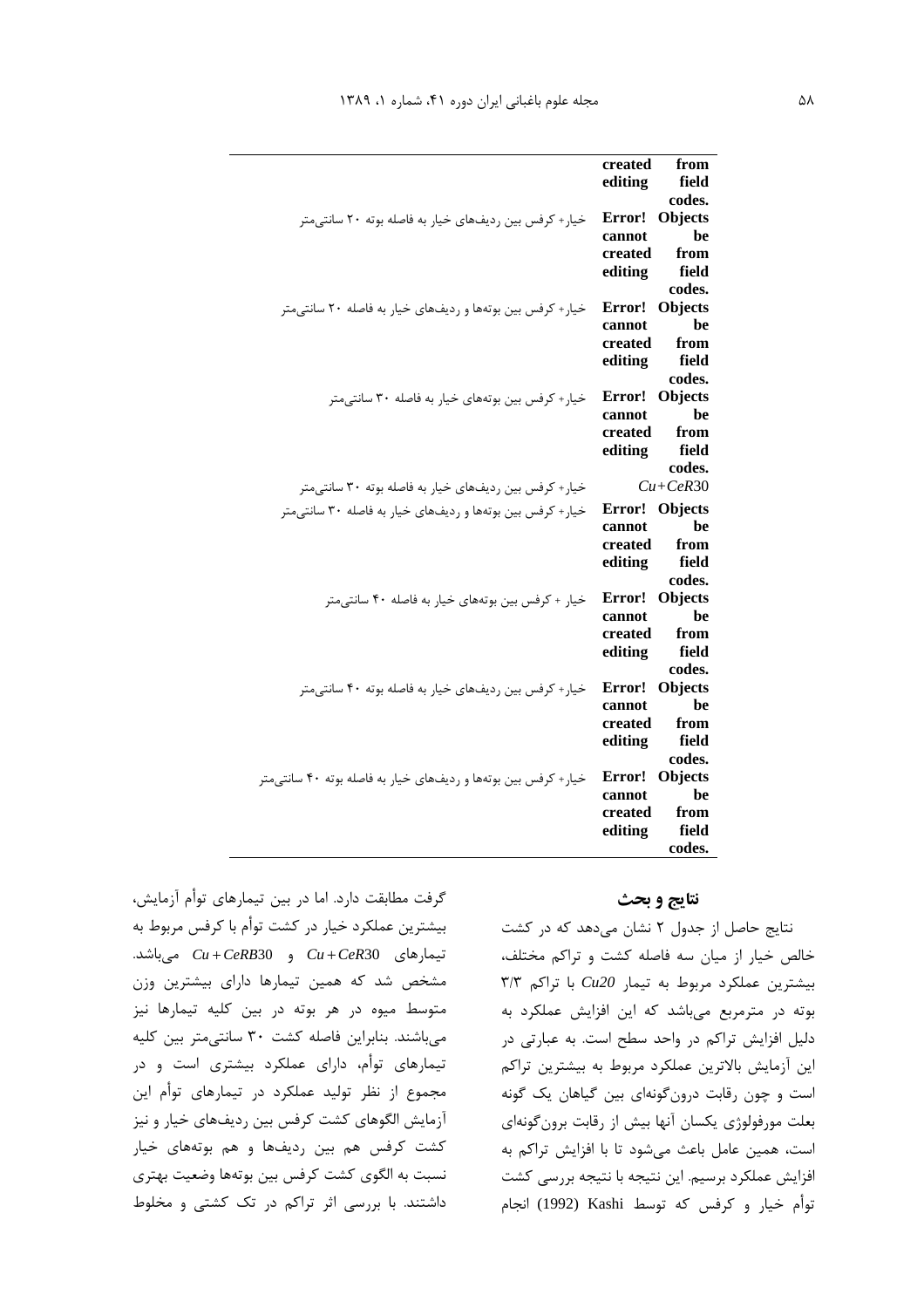سیب زمینی و ذرت نیز به این نتیجه رسیدند که تراکم و الگوی کاشت هر دو بر عملکرد غده در بوته اثر بسیار معنی دار داشتند (Behbahani, 1997). در سیستم کشت توأم خیار و کرفس وجود نوعی از سازگاری و هماهنگی که میتواند حاصل ویژگیهای فیزیولوژیکی و بوتانیکی و نيز عوامل مساعد اكولوژيكى باشد، منجر به افزايش عملکرد خیار شده است. در واقع در این آزمایش نوعی کشت توأم رديفي به کار رفته که بر اساس آن مجموع فعالیتهای زراعی روی گیاه اصلی (خیار) و با توجه به نیازهای آن صورت گرفته و از جمله مزایای آن عدم ازدحام و تداخل عملیات کشت در یک زمان است. مورد دیگری که می تواند در توجیه علت افزایش عملکرد خیار در کشت توأم مورد بحث قرار گیرد حساسیت این گیاه به باد و اثر گیاه همراه آن کرفس تا حدودی به عنوان بادشکن مربوط است و اثر بادشکن در کشت توأم نیز به خوبی مشخص شده است که می تواند اثر مطلوب بر رشد و عملکرد گیاه حساس به باد دارا باشد.

طبق جدول ۲ در بین تیمارهای کشت خالص كرفس، بيشترين عملكرد مربوط به تيمار Ce30 میباشد. در کشتهای توأم آزمایش، بیشترین عملکرد  $Cu+Ce$  RB20 بدست آمد. چه در کشت خالص و چه در کشتهای توأم آزمایش، تیمارهایی که در هر فاصله كاشت (هر كدام از فواصل كشت ٢٠، ٣٠ و۴۰ سانتی متر) دارای بیشترین عملکرد میباشند، بیشترین قطر دمبرگ کرفس را نیز دارا هستند. بنابراین نتیجه گیری می شود که افزایش قطر دمبرگ این گیاه به خوبی در جهت افزایش عملکرد آن بوده است. در مجموع كليه تيمارهاى كشت توأم عملكرد كمترى نسبت به تیمارهای کشت خالص کرفس داشتند، شاید به این دلیل که در تیمارهای کشت توأم، تراکم برای این گیاه در حد استاندارد تراکم تیمارهای کشت خالص نبوده است، همچنین در کشتهای توأم آزمایش، افزایش عملکرد کل بیشتر در جهت افزایش عملکرد گیاه اصلی (خیار) بوده تا در جهت افزایش عملکرد کرفس که در این آزمایش گیاه همراه بوده است. عملکرد خیار در واقع مربوط به وزن متوسط میوههای هر بوته و تعداد میوه هر بوته است. در مورد وزن میوههای خیار در هر  $Cu+CeR30$  بوته بیشترین مقادیر میانگینها در تیمار

مشاهده می شد. با توجه به جدول ۳، مشخص می شود که در تراکم متوسط (یعنی فاصله کشت ۳۰ سانتی متر) در تیمارهای توأم آزمایش، الگوی کاشت کرفس بین ردیفهای خیار دارای بیشترین وزن میوه در هر بوته می باشد و الگوی کاشت کرفس بین بوتهها دارای کمترین وزن میوه در هر بوته است. در مجموع در همان تیمارهایی که وزن میوه هر بوته دارای بیشترین مقدار است بیشترین عملکرد خیار نیز مشاهده شده است. بنابراین وزن میوه خیار در هر بوته عامل موثری در جهت افزایش عملکرد خیار در کشت توأم در این آزمایش محسوب میشود و این نتیجه با نتایج بررسی كشت توأم خيار با فلفل دلمهاي و بادمجان مطابقت دارد (Kashi, 1990). از نظر تعداد ميوه در هر بوته، بيشترين  $7/7$  تعداد مربوط به تیمار Cu+Ce R30 است. در تراکم بوته در مترمربع (فاصله کشت ۳۰ سانتی متر) در هر سه الگوی کاشت تیمارهای توأم، تعداد میوه در هر بوته نسبت به کشت خالص و دو تراکم دیگر افزایش یافته است و در مجموع در همان تیمارهایی که بیشترین تعداد میوه در هر بوته به دست آمده است بیشترین عملکرد خیار نیز مشاهده شده است. این فاکتور نیز در افزایش عملکرد خیار موثر میباشد. در کلیه تیمارهای كشت توأم اين آزمايش وزن متوسط ميوه خيار افزايش یافته است و بیشترین وزن متوسط میوه خیار در فاصله کشت ۴۰ سانتی متر به دست آمده است، اما در مجموع وزن متوسط میوه خیار در افزایش عملکرد کشتهای توأم نقش چندانی نداشته که این مطلب در آزمایش در کشت توأم خیار با فلفل دلمهای و بادمجان نیز تایید شده است (Kashi, 1990).

در بررسیهای کشت توأم نه تنها عملکرد گیاه اصلی و همراه بلكه عملكرد كل (عملكرد گياه اصلى+ گياه همراه) نیز مورد ارزیابی قرار میگیرد و سودمندی كشتهاى توأم معمولاً براساس معادل عملكرد كل مشخص میگردد. بنابراین زمانی کشت توأم سودمند تلقی می شود که مقدار محصول به دست آمده در واحد سطح کشت توأم با مقدار محصول معادل عملکرد کل بیشتر از عملکرد هر یک از گیاهان در کشت خالص باشد. در این صورت همان طور که در شکل ۱ مشاهده می شود بین تیمارهای مختلف آزمایش از نظر معادل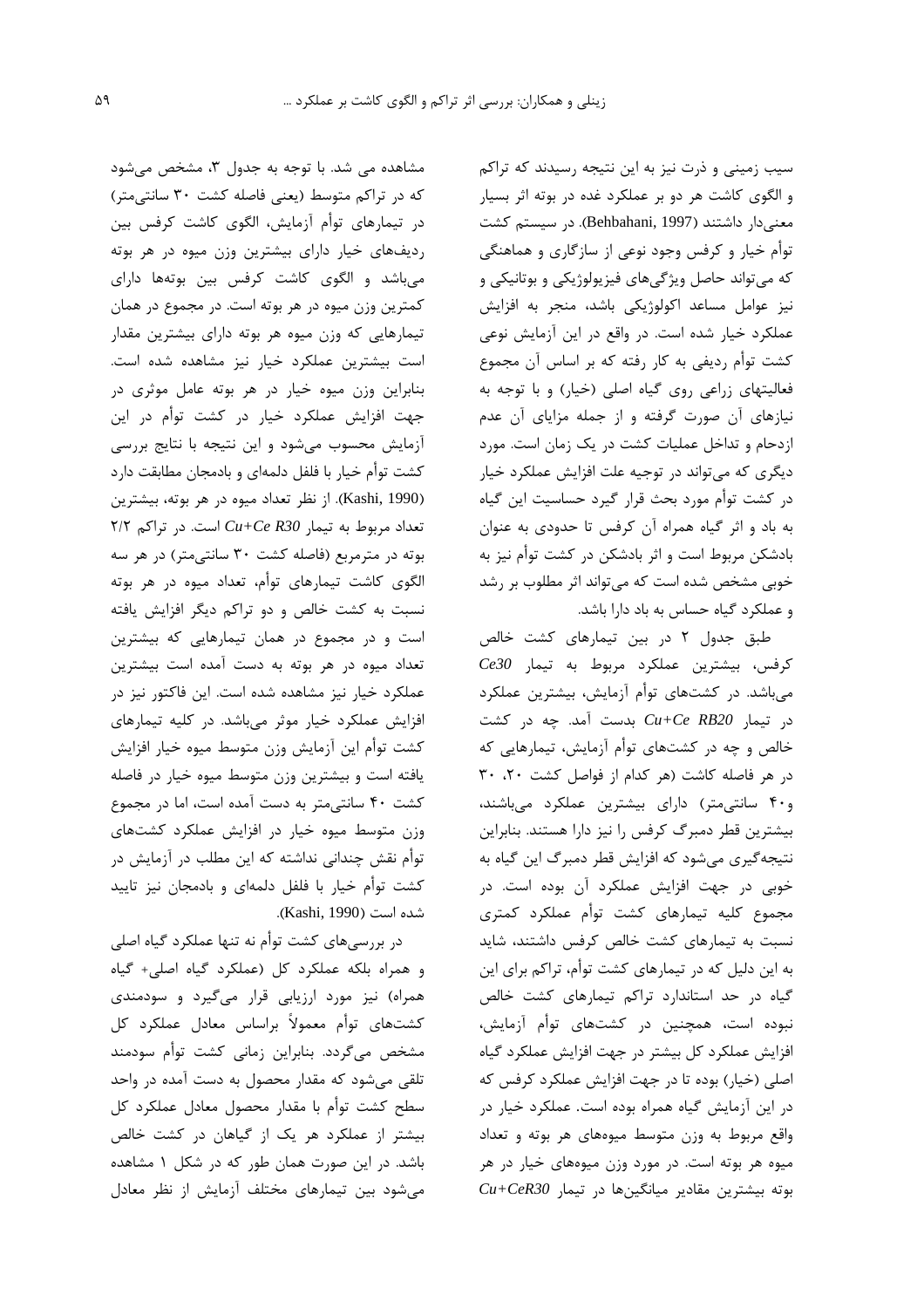عملکرد کل دو گیاه اختلاف معنیدار در سطح یک درصد وجود دارد و مقدار محصول معادل عملکرد کل در

| كشت توأم               | كرفس                                       |                                     | اجزای عملکرد خیار                                        |                                                |                                                                                            | خيار                       |               |
|------------------------|--------------------------------------------|-------------------------------------|----------------------------------------------------------|------------------------------------------------|--------------------------------------------------------------------------------------------|----------------------------|---------------|
| نسبت برابری زمین       | قطر دمبرگ                                  | عملکر د                             | وزن متوسط هر                                             | وزن ميوه هر                                    | تعداد میوه در                                                                              | عملکر د                    | تيمارها       |
| (LER)                  | (cm)                                       | (t/ha)                              | $(gr)$ میوه                                              | $(gr)$ بوته                                    | هر بوته                                                                                    | (t/ha)                     |               |
|                        |                                            |                                     | 9A/TT                                                    | $Y \cdot \Lambda Ye$                           | $\gamma$ $\gamma$                                                                          | 55/6a                      | Cu20          |
|                        |                                            |                                     | $\cdots$ / $\cdot$ ef                                    | $\mathbf{r} \cdot \mathbf{\Delta} \mathbf{c}$  | $\mathbf{r} \cdot \mathbf{r} \cdot \mathbf{d}$                                             | $\Delta$ ۶/ $\Lambda$ ۹ bc | Cu30          |
|                        |                                            |                                     | $\cdots$ /Ye                                             | 7888d                                          | $Y$ / $Y$ g                                                                                | fV/fq d                    | Cu40          |
|                        | $Y/9$ abc                                  | $\tau\tau/\gamma\epsilon$ a         |                                                          |                                                |                                                                                            |                            | Ce20          |
|                        | $\forall x \in \mathbf{a}$                 | $\mathbf{r}\mathbf{r}/\mathbf{r}$ a |                                                          |                                                |                                                                                            |                            | Ce30          |
|                        | $Y/9\lambda$ abc                           | $\mathbf{r} = \mathbf{r}$           |                                                          |                                                |                                                                                            |                            | Ce40          |
| 1/19                   | $\gamma/\Delta \epsilon$ d                 | Y/Yf cdef                           | $\cdot$ ۴/۵ cd                                           | 1806 fg                                        | $\frac{1}{\sqrt{2}}$                                                                       | 91/11 b                    | $Cu + CeB20$  |
| $1/\cdot Y$            | $\mathsf{Y}/\mathsf{A}\cdot \mathsf{bcd}$  | $\Delta$ / $\epsilon$ Y ef          | $1 - \Delta/T$ bc                                        | 1Y9f g                                         | $\frac{1}{\sqrt{2}}$                                                                       | $\Delta V/99$ bc           | $Cu + CeR20$  |
| 1/79                   | $Y/90$ abcd                                | 9/99C                               | $\cdot$ $\mathsf{f}/\mathsf{A}$ cd                       | $r$ · $r$ $ref$                                | 19/77 i                                                                                    | 9.119 b                    | $Cu + CeRB20$ |
| 1/2                    | $\mathbf{Y}/\mathbf{P} \cdot \mathbf{C}$   | $9/\lambda \cdot \text{def}$        | $\mathbf{1} \cdot \mathbf{r} / \mathbf{v} \, \mathbf{d}$ | rrb                                            | $\tau\tau/\nu$ e                                                                           | $\Delta f / 90$ bc         | $Cu + CeB30$  |
| $1/7\Lambda$           | $\mathbf{r}/\mathbf{A}$ ab                 | $\lambda$ /۴۷ cd                    | $\lambda \cdot \lambda$ /Ye                              | $r\mathfrak{q}\mathfrak{r}$ . a                | $\mathbf{r}$ $\mathbf{r}$ $\mathbf{r}$ $\mathbf{r}$ $\mathbf{r}$ $\mathbf{r}$ $\mathbf{r}$ | 99/99a                     | $Cu + CeR30$  |
| 1/7f                   | $Y/A$ bcd                                  | $V/\lambda\lambda$ cde              | $\mathcal{N} \cdot \mathcal{N} \times \mathcal{N}$       | $\mathsf{r}\wedge\mathsf{r}\mathsf{a}$         | ۳۵/۵۳b                                                                                     | $55/6A$ a                  | $Cu + CeRB30$ |
| $1/\cdot$ ۴            | $\forall x \in \mathbb{R}$                 | $9/8$ def                           | $\mathbf{y} \cdot \mathbf{y} \cdot \mathbf{a}$           | 7971d                                          | $\mathbf{Y} \mathbf{Y} / \mathbf{Y} \mathbf{Y}$ h                                          | $\Delta f$ /9٣ c           | $Cu + CeB40$  |
| $1/\cdot 5$            | $Y/Y$ ۹ $e$                                | f/99f                               | $\cdot \omega$ bcd                                       | $\mathbf{r} \cdot \mathbf{r} \cdot \mathbf{c}$ | $\mathbf{Y} \mathbf{9} / \cdot \mathbf{y}$ e                                               | $\Delta$ 9/1 b             | $Cu + CeR40$  |
| 1/17                   | $\mathsf{Y}/\mathsf{A}\cdot \mathsf{abcd}$ | $9/0$ Y V def                       | $\frac{1.5}{1}$ ab                                       | $\mathbf{r} \cdot \mathbf{r}$                  | $\mathsf{Y}\wedge\mathsf{Y}\cdot\mathsf{f}$                                                | $\Delta$ 9/15 b            | $Cu + CeRB40$ |
| $(p<\frac{9}{6}1)$ LSD | .797                                       | Y/FYY                               | $\cdot$ /198                                             | $19\lambda/91$                                 | .799                                                                                       | .111Y                      |               |

جدول ۲- LER و مقايسه ميانگين عملكرد خيار، اجزاي عملكرد خيار و عملكرد كرفس در كشت خالص و توأم

میانگینهای هر ستون که حداقل در یک حرف مشترک هستند فاقد تفاوت معنیدار میباشند.



شکل ۱- اثر کشت توأم بر معادل عملکرد کل خیار و کرفس (P< %1)

به منظور ارزیابی میزان سودمندی کشت توأم از شاخص LER استفاده شده است که بر اساس آن بیشترین مقدار LER درتیمار Cu+CeRB20 به دست آمده که این نتیجه نشاندهنده سازگاری و حمایت

در این مورد بیشترین معادل عملکرد این دو گیاه در تیمار Cu+CeR30 به دست آمده است که در این تیمار میزان LER نیز ۱/۲۸ میباشد و دلالت بر استفاده بهتر از زمین دارد.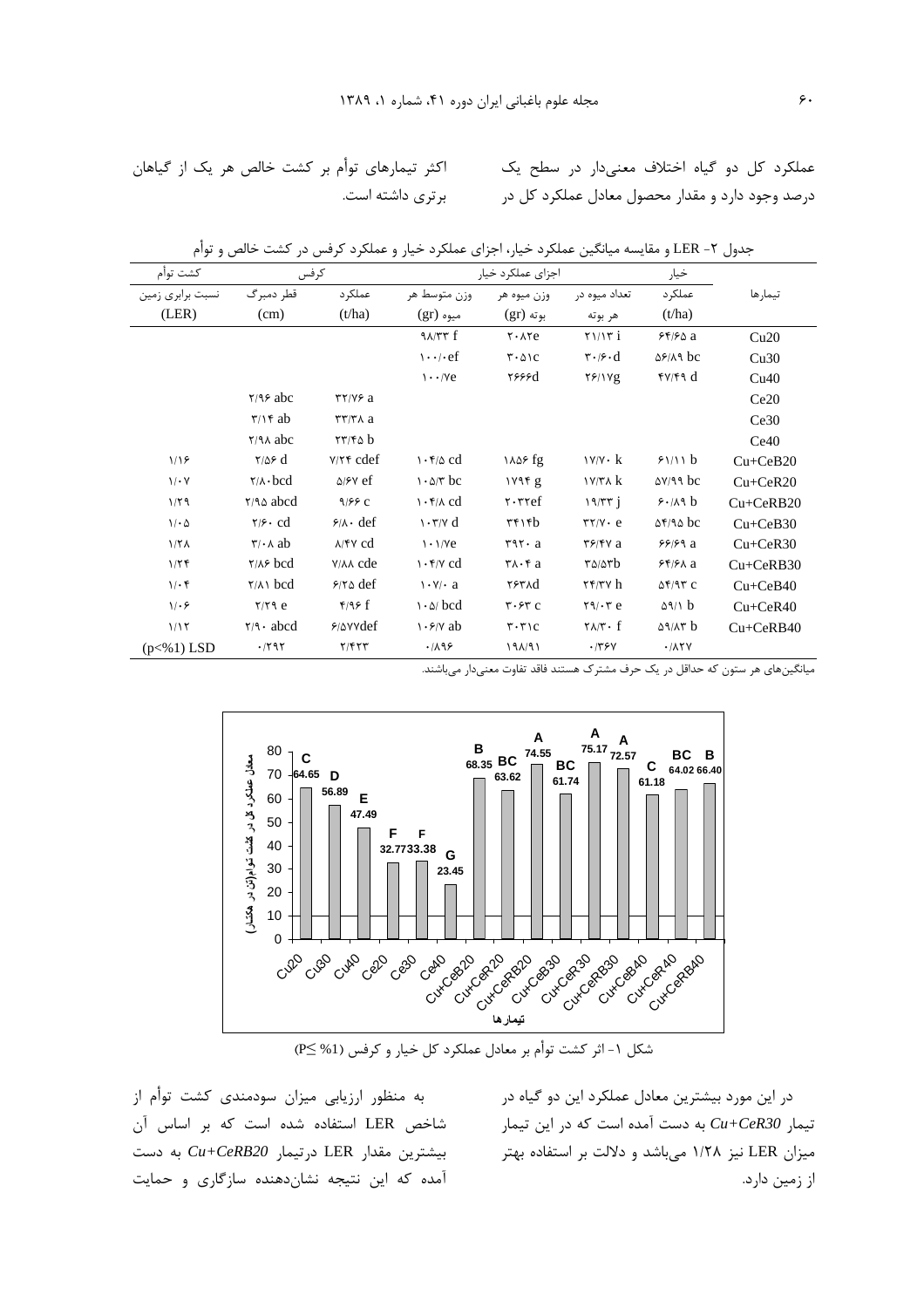و کرفس در کلیه تیمارها از نظر راندمان استفاده از زمین تایید می شود. Kashi (1992) نیز در بررسی کشت توأم خیار و کرفس سودمندی این سیستم کشت را مورد تایید قرار داد، البته در محاسبه سودمندی و ارزیابی كشت توأم، از روش محاسبه عملكرد نسبى كل استفاده کرد. .Bauman et al (2001) در آزمایش خود مبنی بر اثر رقابت در کشت توأم کرفس و تره فرنگی سودمندی این نحوه کشت را مورد تایید قرار دادند. همچنین در كشت توأم باميه و خيار (John & Mini, 2005)، در كشت توأم ذرت و سيبزمينى ,.Ebwongu et al (2001، در كشت توأم كلم گل با كاهو، تربچه، پياز و لوبيا (2005 ,Yldrim & Guvenk) مقادير LER بيشتر از یک به دست آمد که نشاندهنده سودمندی كشتهاى توأم مى باشد. بنابراين با توجه به نتايج به دست آمده در این آزمایش در مجموع سودمندی این نحوه كشت تاييد مى شود.

سپاسگزاری از همکاری صادقانه آقای مهندس سعید ایلخانی در انجام مراحل عملی این تحقیق صمیمانه قدردان*ی* مي شود.

مناسب این دو گیاه از هم است. بنابراین احتمال داده می شود که باید رقابت بین گیاهان مذکور بر سر عوامل محیطی به حداقل ممکن رسیده باشد. انتخاب این دوگیاه در کشت توأم بر اساس تفاوتهای مورفولوژیکی و فيزيولوژيکي آنها از جمله تفاوتهايي در نوع برگها، نحوه استقرار برگها بر روی ساقه، سیستم ریشه، فرم بوتههای دو گیاه از نظر ایستاده و خزنده بودن و نیازهای غذایی آنها میباشد، این موارد باعث استفاده بهتر از منابع آب و غذا میباشند. در این آزمایش تامین نیازهای تغذيهاي و آب براساس نياز گياه خيار مي باشد و هیچگونه عملیات کوددهی و هزینه اضافی از این نظر برای کرفس در نظر گرفته نشده و علاوه بر حفظ عملکرد خیار در کشت توأم در اکثر تیمارهای این آزمایش، سود حاصل از عملکرد کرفس نیز در این نحوه کشت ضمن جبران هزینههای مربوط به بذر و نشاء، عاید می گردد. در واقع متفاوت بودن گیاهان از نظر سازگاری با عوامل محیطی در کشت توأم این امکان را ایجاد کرده تا از کاهش عملکرد احتمالی، از طریق افزایش سطح کشت جلوگیری شود. علاوه بر این از آنجا که طبق محاسبه LER، اعداد به دست آمده بزرگتر از یک هستند، بنابراین سودمندی کشت توأم دو گیاه خیار

#### **REFERENCES**

- $1<sub>1</sub>$ Akter, N., Alim, M. A., Mahbubul Islam, M., Naher, Z., Rahman, M. & IgbalHossain, A. S. M. (2004). Evaluation of mixed and intercropping of Lentil and Wheat. Journal of Agronomy, (3), 48-51.
- $\overline{2}$ . Banik, P., Midya, A., Sarkar, B. K. & Ghosh, S. S. (2006). Wheat and chick-pea intercropping systems in an additive series experiment: advantages and weed smothering. European Journal of Agronomy,  $(24), 325 - 332.$
- 3. Bauman, D. T., Lammert, B. & Kropff, M. J. (2001). Competition and crop performance in a leek-celery intercropping system. Crop Science, (41), 764-774.
- 4. Behbahani, A. (1997). Study of density effect on mono and mix culture of potato and corn. M. Sc. thesis of agriculture faculty of Azad University of Karaj. (In Farsi).
- 5. Darabi, A. & Kashi, A. (2000). Study of intercropping between tomato and cucumber. Nahal va Bazr Journal, 16 (1), 77-87. (In Farsi).
- 6. Ebwongu, M., Adipala, E., Ssekabemeb, C. K., Kyamanya, S. & Bhagsari, A. S. (2001). Effect of intercropping maize and potato on yield of the component crops in central uganda. Journal of African Crop Science, (9), 83-96.
- 7. Hiebsch, C. K., Tetiokagho, F., Chirembo, A. M. & Gardner, F. P. (1995). Plant density and soybean maturity in a soybean –maize intercropping. Agron Journal, (89), 976-989.
- John, S. A. & Mini, C. (2005). Biological efficiency of intercropping okra (Abelmoschus esculents L.  $\mathbf{8}$ Moench). Journal of Tropical Agriculture, (43), 33-36.
- Kashi, A. (2007). Intercropping systems in horticulture plants. Handbook of Tehran University.  $\mathbf{Q}$
- 10. Kashi, A. (1990). Study of intercropping among cucumber, peppermint and eggplant. Iranian Journal of Agricultural Sciences, 23(2), 53-56. (In Farsi).
- 11. Kashi, A. (1992). Study intercropping between celery and cucumber. Abst in  $2^{nd}$  oreliculture researches Seminar. Agriculture education center. Karaj. (In Farsi).